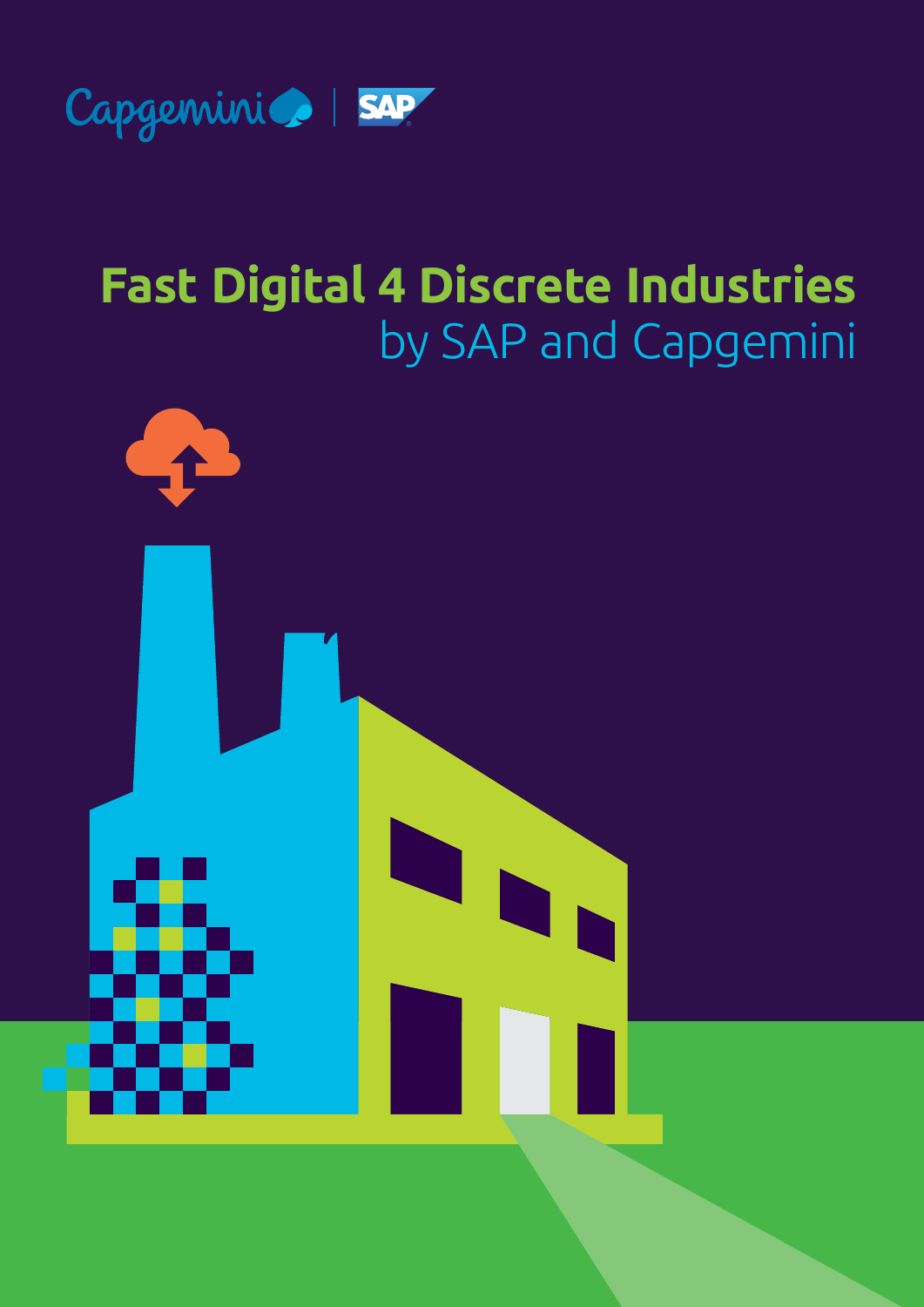Only by looking at digitizing and connecting customers, supply chain partners, and smart operations can manufacturers truly realize the optimization and disruptive capabilities of digital to drive growth.

Fast Digital 4 Discrete Industries (FD4DI) by SAP and Capgemini helps clients in discrete manufacturing industries manage their digital transformation as they seek to adopt innovative concepts driven by Industry 4.0, the industrial Internet-of-Things (IoT), Cloud, Big Data, and Smart Automation.

FD4DI helps manufacturers create smart, connected products, assets, and operations that offer the potential for time-to-market reduction, productivity gains, cost savings, and new revenue streams. Capgemini and SAP are jointly addressing digital transformation needs by enabling a co-innovation platform for clients to develop digital solutions for the next generation of manufacturing.

# **Going digital creates significant opportunities for companies in the discrete manufacturing industries.**

Joint pre-defined use-cases in the digital customer, smart operations and new business models space are the starting point of journey with our clients to engage with Capgemini and SAP, by exploring together the challenges to be addressed, the expected impacts, examples of available solutions, reference architectures, co-innovation, and Capgemini prebuilt assets. These use-cases harness the power of the latest SAP platforms including the SAP Leonardo Digital Innovation System and the SAP S/4HANA Digital Core. They can be extended across the entire value chain to create opportunities for top line growth and optimization across your business. They include customer 360°, extended supply-chain/track and trace, predictive maintenance, augmented shop floor and IoT service platform.





# Pre-Defined Use-Cases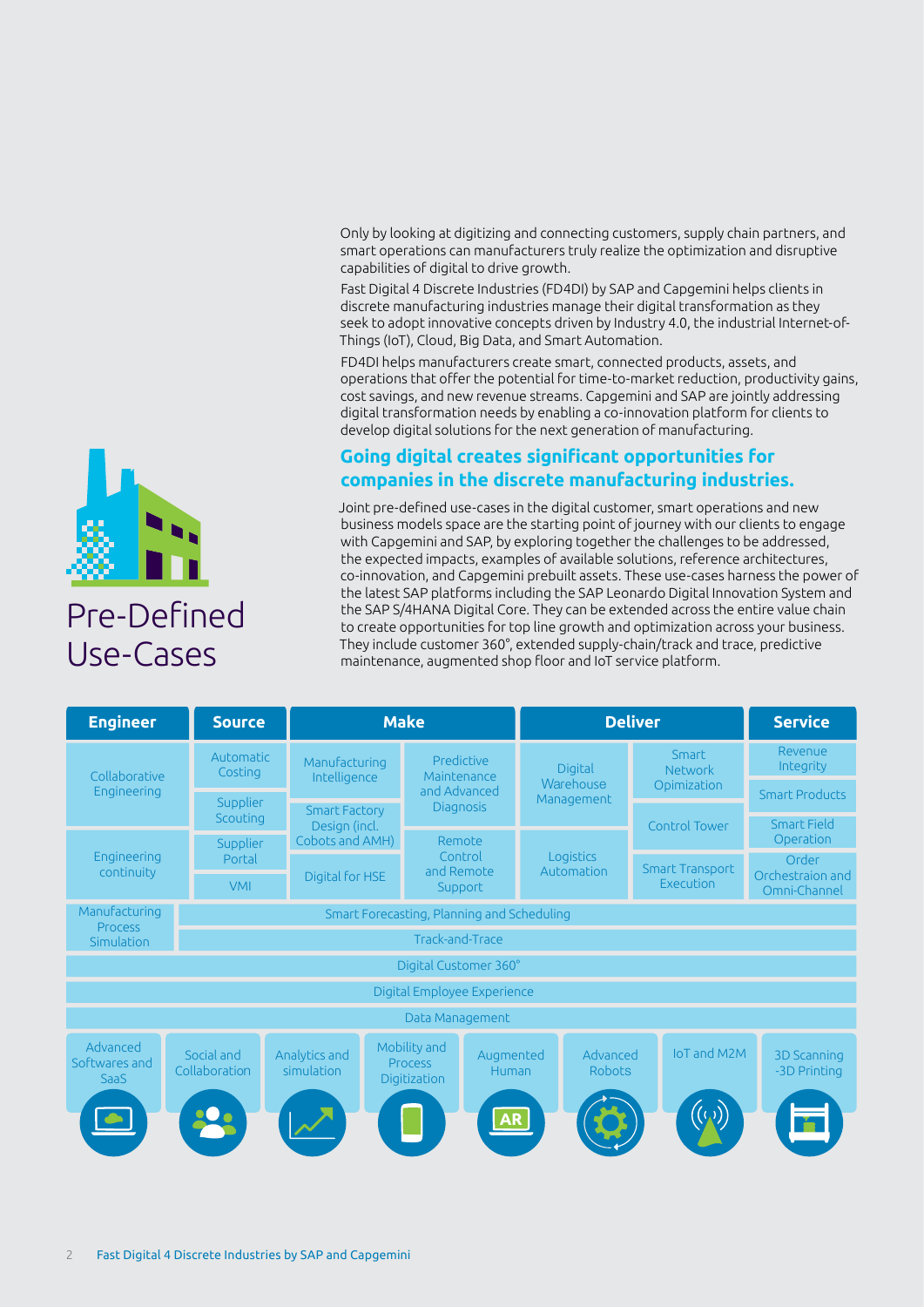#### **• Customer 360°:**

Discrete Industries clients are facing major changes in customer behavior and increased complexity of sales channels to reach and understand final customers (B2B2C). Embracing the key domains for customer centricity in this industry – Sales, Service (field service, aftermarket sales/ service) and Marketing, Customer 360° use-case aims at helping clients to deliver more relevant, seamless and personalized interactions to customers and suppliers, through an omni-channel approach covering the entire end-to-end processes.

### **• Extended Supply Chain, Smart Planning, Track and Trace:**

Planning, Execution and Tracking has transitioned into the core of business operations, determining how reactive, agile and resilient a company can be in the fast paced digital economy. Demand is volatile in a buyers' market. This means that supply chain departments need to solve the conflict between scalable business, operational speed and protecting profitability.

**• Augmented Shop Floor and Connectivity:** The simplification of assembly instructions or the streamline and simulation of processes at the shop floor is essential to improve agility and quality. This means 3D augmented connectors using ERP data for shop floor, or simulation of connected machines (robots, etc.) ultimately improving overall manufacturing time and cycles.

### **• Predictive Maintenance:**

Improve service profitability and enable new business models through predictive service is imperative for asset manufacturers. For operators, improve overall equipment effectiveness through predictive maintenance is essential to the longevity of the business.

#### **• IoT Service Platform:**

Enable new business models and generate new service revenue streams by offering a foundation for seamlessly and securely connected devices on the Leonardo Platform, delivering trusted information to systems and delivering business insights.

# **Capgemini is doing things differently - Are you ready to join the Next Generation of SAP Digital Transformation projects?**

Capgemini has defined a rapid and agile approach called INNOV8 enabling the design and deployment of digital solutions in weeks, not months. Work side-by-side with our experts to develop digital solutions tailored to your use-cases—allowing Rapid Innovation and Realization in 8 weeks.

| <b>Phase 1: Inspire</b> | <b>Phase 2: Innov8</b> | Phase 3: Implement |
|-------------------------|------------------------|--------------------|
|                         |                        |                    |

- INNOV8 is an agile approach to digital innovation providing a low risk method for digital use-case evaluation and deployment through 3 key phases:
	- Inspire: Digital Discovery resulting in targeted use-case identification
	- Innov8: Rapid, agile prototyping based on real, production data and business case generation for ROI generation
	- Implement: Realize selected prototypes as live pilots. Quick, iterative implementation and roadmap generation for broader deployment.
- The INNOV8 Lab is a digital sandbox letting you build on the latest SAP technology including a fully integrated Leonardo and SAP S/4HANA® platform with extensions on the SAP Cloud Platform (SCP), our SMEs and their use-case and data to test the prototype solution.
- **• Test it, validate it, expand it.**

Fast Digital 4 Discrete Industries by SAP and Capgemini addresses the digital transformation challenges facing today's discrete manufacturers by combining SAP's market leading suite of enterprise application software and digital solutions with Capgemini's unmatched depth of digital transformation.

To benefit from new digital opportunities, manufacturing companies need partnerships that provide skills, competencies, and technologies beyond the scope of their core business. This is where the "Fast Digital 4 Discrete Industries by SAP and Capgemini" initiative comes in. This joint initiative drives the complexity out of the digital transformation, allowing manufacturers to attain the agility they need for sustained success in digital business.

Combining Capgemini's global expertise in consulting, insight, and digital customer experience with SAP's suite of SAP S/4HANA digital solutions, we have what it takes to make the digital manufacturing transformation happen. Together, we provide our customers with the digital foundation for their core business processes and the platform for effective collaboration both within and beyond company boundaries.